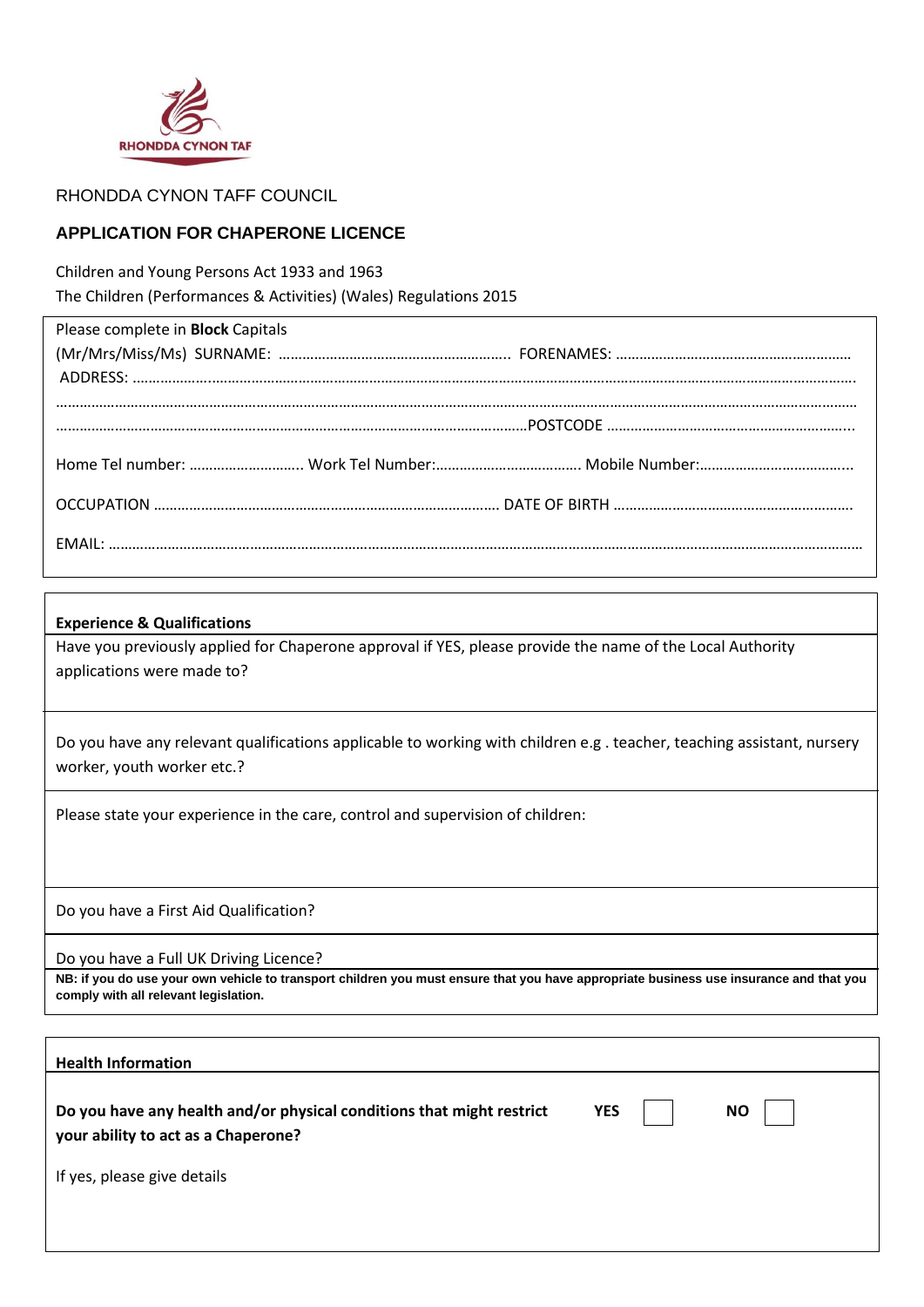### **References**

**Please provide two references (not family members) who have known you for more than 2 years and are prepared to answer an enquiry as to your suitability to carry out the duties of a Chaperone. One of these should be a recent employer.** 1. Name 2. Name 2. Name 2. Name 2. Name 2. Name 2. Name 2. Name 2. Name 2. Name 2. Name 2. Name 2. Name 2. Name 2. Name 2. Name 2. Name 2. Name 2. Name 2. Name 2. Name 2. Name 2. Name 2. Name 2. Name 2. Name 2. Name 2. Nam Address: Address: Postcode: Postcode: Postcode: Postcode: Postcode: Postcode: Postcode: Postcode: Postcode: Postcode: Postcode: Postcode: Postcode: Postcode: Postcode: Postcode: Postcode: Postcode: Postcode: Postcode: Postcode: Postcode: Po Telephone Number: Telephone Number: Email (Preferred method of contact): Email (Preferred method of contact): Context in which known: Context in which known:

Do you intend to work professionally as a Chaperone receiving payment other than expenses? Yes  $\Box$  No

#### **Declaration:**

I apply to Rhondda Cynon Taff County Borough Council for approval as a Chaperone for Children in entertainment under the Act and Regulations. I consent to reference checks and a Disclosure and Barring Service check being carried out. I hereby declare that the above information is true, to the best of my knowledge. I understand that I will be liable to prosecution if I willfully state anything I know to be false or do not believe to be true

Signed: …………………………………………………………………… Print Name:……………………………………………………………….

Date:………………………………………………………………………..

#### **Data Protection**

The information you have provided will be processed by Rhondda Cynon Taff County Borough Council under the Data Protection Act 2018, in line Article 6 (1) (e) if the General Data Protection Regulation to perform a specific task in the public interest, that is set out by law. The information provided to us will be treated as confidential but may be used by the Council or disclosed to other when required by law.

As part of your application, reference checks and a Disclosure and Barring Service check will be carried out. The licences of successful applicants will be shared with other Local Authorities where appropriate.

In Signing the below, I understand that I will be liable to prosecution etc....

Signed Print Print Print Print 2004 Name Date

For further information on how Rhondda Cynon Taff County Borough Council manage personal information, see our privacy notice below;

**https://www.rctcbc.gov.uk/EN/Help/PrivacyStatement.aspx**

**Elaine Howells, Attendance and Well Being Service, Ty Trevithick, Abercynon, Mountain Ash. CF45 4UQ**

*This document is available in Welsh / Mae'r ddogfen hon ar gael yn Gymraeg*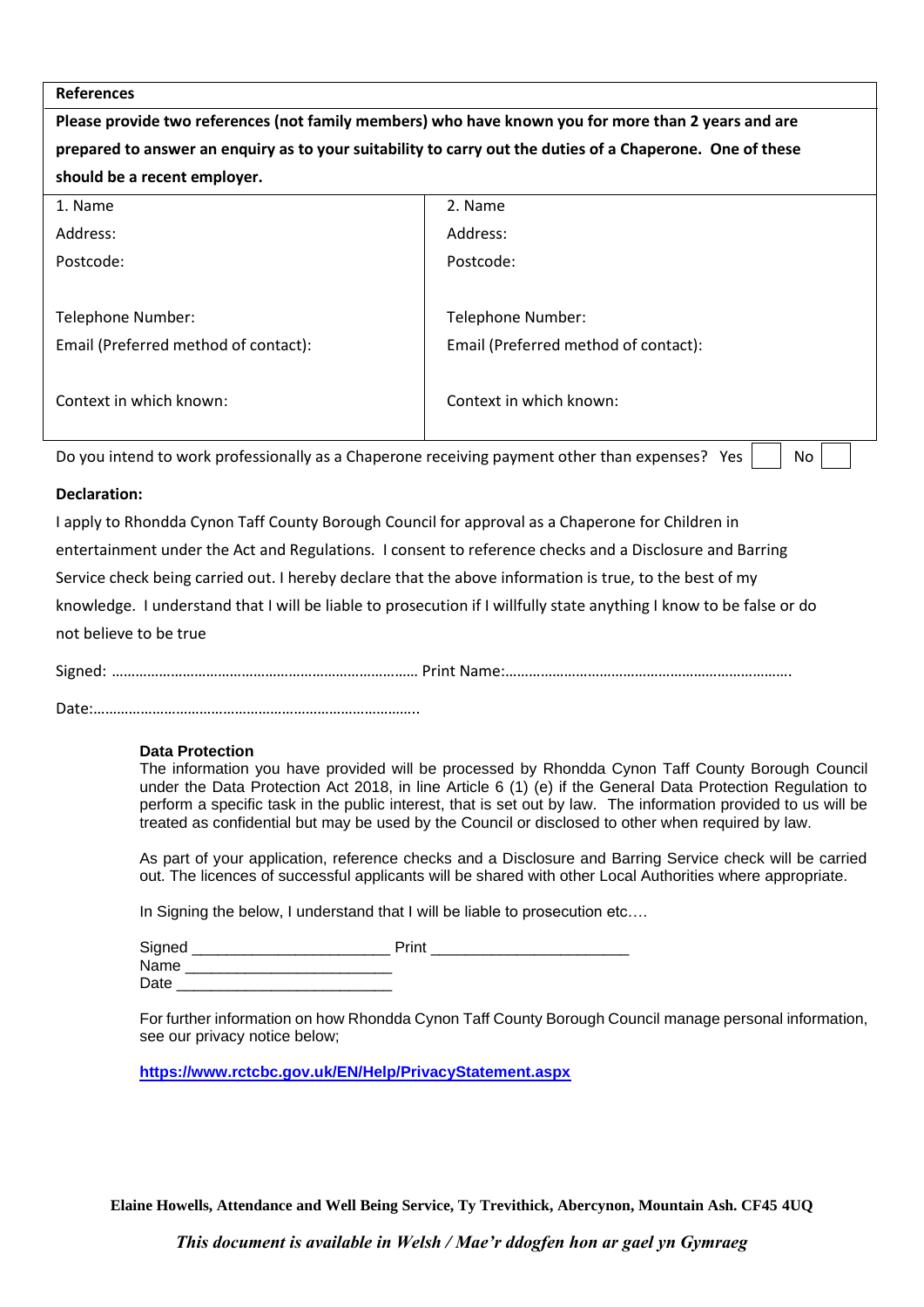# Self-disclosure form: Part 1

# *For completion by the organisation*

## **Private and confidential**

| Name of candidate/person:                                                                 |                                                                                                                                                  |  |
|-------------------------------------------------------------------------------------------|--------------------------------------------------------------------------------------------------------------------------------------------------|--|
| Previous name(s):                                                                         |                                                                                                                                                  |  |
| Address and postcode:                                                                     |                                                                                                                                                  |  |
|                                                                                           |                                                                                                                                                  |  |
|                                                                                           |                                                                                                                                                  |  |
|                                                                                           | Telephone/mobile no:                                                                                                                             |  |
|                                                                                           |                                                                                                                                                  |  |
| Date of birth:                                                                            |                                                                                                                                                  |  |
| Gender:                                                                                   |                                                                                                                                                  |  |
| Identification (tick box below):                                                          |                                                                                                                                                  |  |
|                                                                                           | I confirm that I have seen identification documents relating to this person, and I confirm to the best of<br>my ability that these are accurate. |  |
| 1. UK passport with details of issuing office or<br>non-UK passport with work permit/visa |                                                                                                                                                  |  |
| 2. UK photo-card driving licence and paper<br>counterpart                                 |                                                                                                                                                  |  |
| 3. Proof of National Insurance number or<br>current work permit number                    |                                                                                                                                                  |  |
| 4. Proof of home address and postcode                                                     |                                                                                                                                                  |  |
| <b>Signature of authorised</b><br>employing officer:                                      |                                                                                                                                                  |  |
| <b>Print name:</b>                                                                        |                                                                                                                                                  |  |
| Date:                                                                                     |                                                                                                                                                  |  |

**Elaine Howells, Attendance and Well Being Service, Ty Trevithick, Abercynon, Mountain Ash. CF45 4UQ**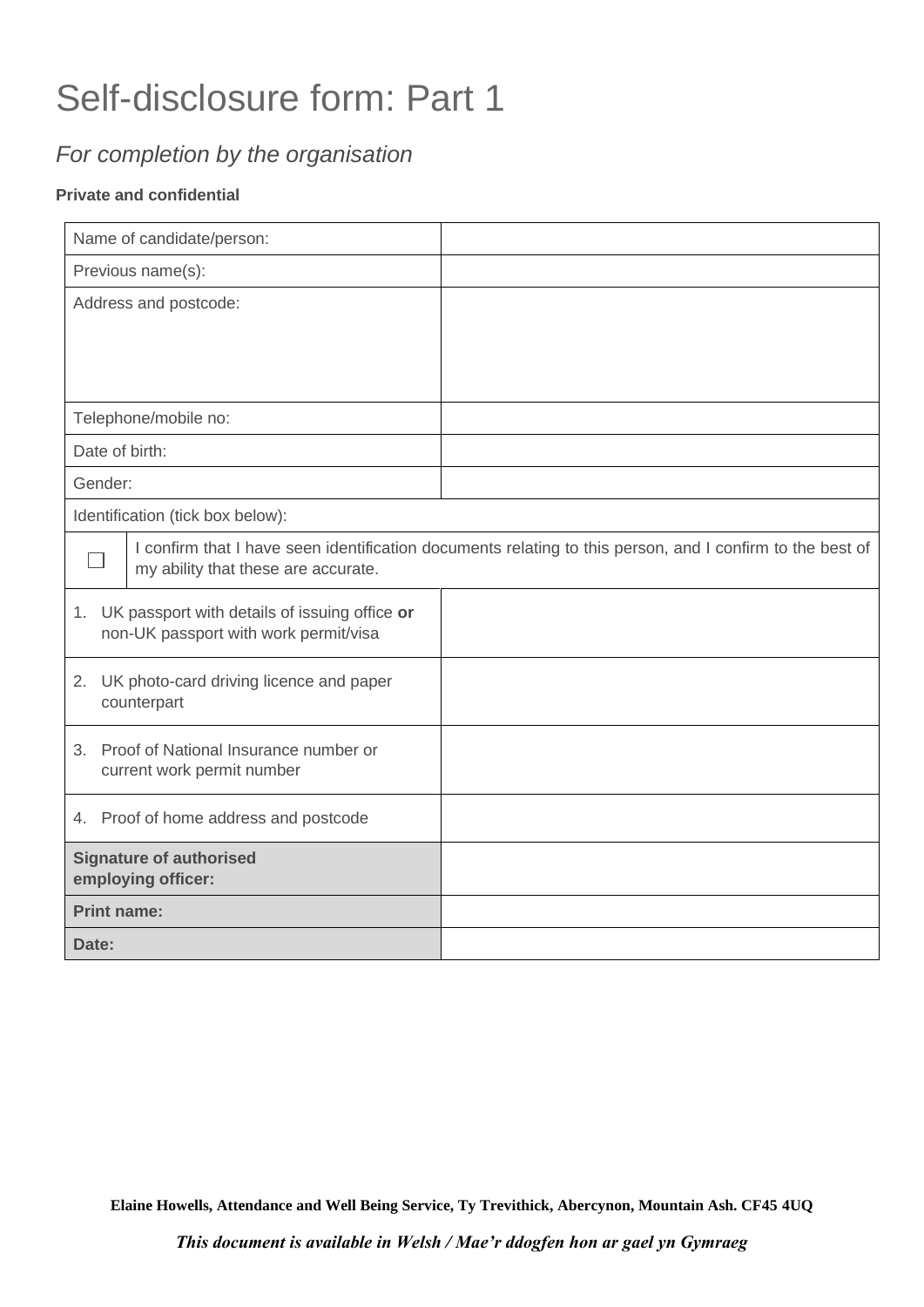# Self-disclosure form: Part 2

## *For completion by the candidate/person named in Part 1*

## **This form is to be completed by all candidates at the point that an offer of employment / volunteering is made.**

If the role you are in or have applied for involves frequent or regular contact with or responsibility for children, you will also be required to provide a valid DBS (Disclosure and Barring Service) certificate, which will provide details of criminal convictions. This may also include a barred list check depending on the nature of the role (see organisational guidance about eligibility for DBS checks).

All information you provide will be treated as confidential and managed in accordance with relevant data protection legislation and guidance. You have a right of access to information held on you under the current Data Protection legislation.

| Have you ever been known to any children's services department or to the police as being a<br>risk or potential risk to children?                                                              |          |
|------------------------------------------------------------------------------------------------------------------------------------------------------------------------------------------------|----------|
| If yes, please provide further information:                                                                                                                                                    |          |
| Have you been the subject of any disciplinary investigation and/or sanction by any organisation<br>due to concerns about your behaviour towards children?                                      | Yes / No |
| If yes, please provide further information and include details of the outcome:                                                                                                                 |          |
| Do you have any convictions, cautions, reprimands or final warnings that are not "protected" as<br>defined by the Rehabilitation of Offenders Act 1974 (Exceptions) Order 1975 (Amended) 2013? |          |
| If yes, please provide further information:                                                                                                                                                    |          |

**Elaine Howells, Attendance and Well Being Service, Ty Trevithick, Abercynon, Mountain Ash. CF45 4UQ**

*This document is available in Welsh / Mae'r ddogfen hon ar gael yn Gymraeg*